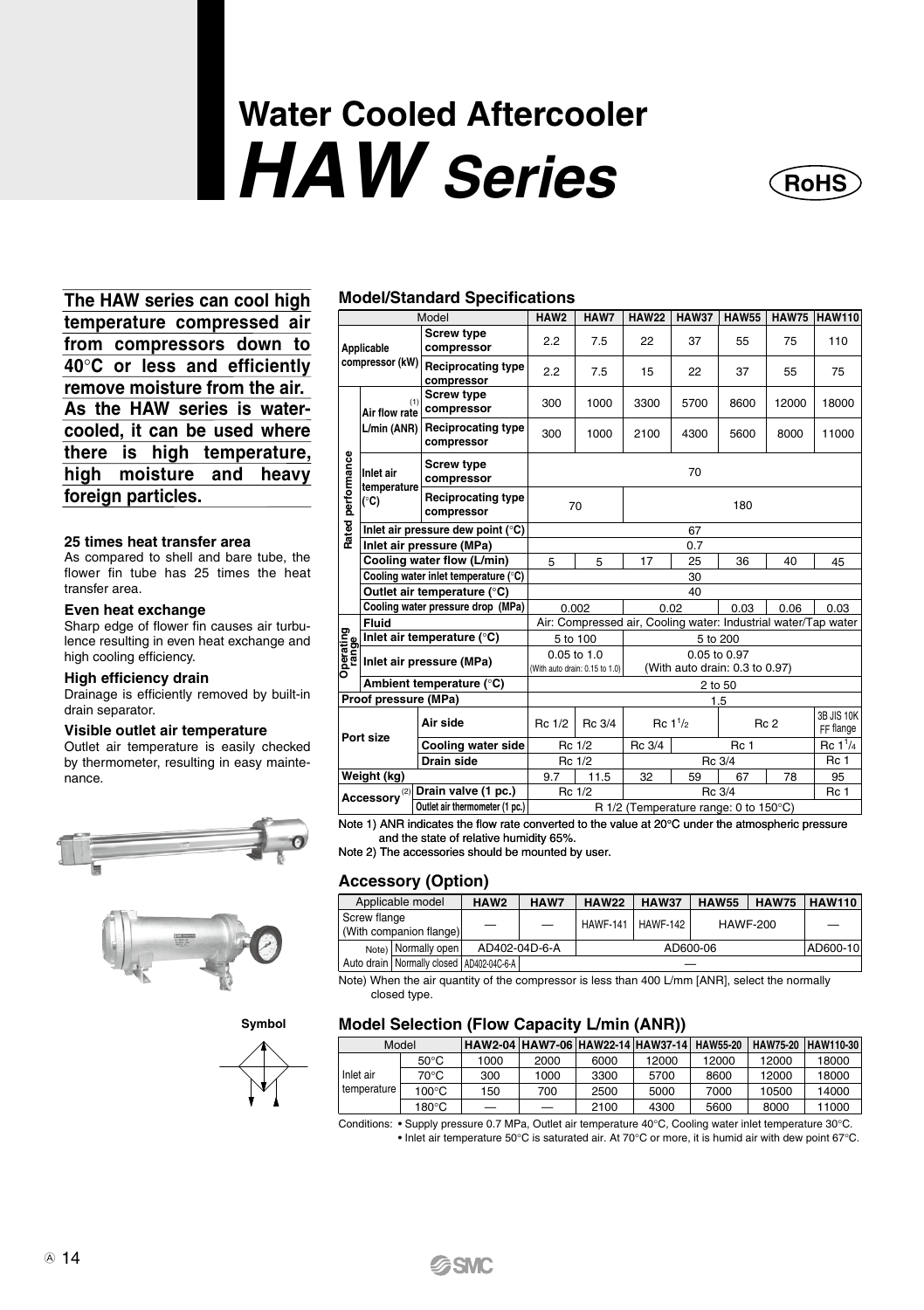#### **How to Order**

|                   |     | $HAW$ 22 $-14$                  |            |                   |                      |  | • Accessory (Option)         |  |  |  |
|-------------------|-----|---------------------------------|------------|-------------------|----------------------|--|------------------------------|--|--|--|
| <b>Basic size</b> |     |                                 |            |                   | Symbol<br><b>Nil</b> |  | Description                  |  |  |  |
|                   |     |                                 |            |                   | C                    |  | Auto drain (Normally closed) |  |  |  |
| Symbol            |     | Applicable air compressor kW    |            |                   | D                    |  | Auto drain (Normally open)   |  |  |  |
|                   |     | Screw type   Reciprocating type |            |                   | F                    |  | Screw flange                 |  |  |  |
| $\overline{2}$    |     | 2.2                             | ↓Port size |                   |                      |  |                              |  |  |  |
| 7                 |     | 7.5                             |            |                   |                      |  |                              |  |  |  |
| 22                | 22  | 15                              | Symbol     |                   | Size                 |  | Applicable model             |  |  |  |
| 37                | 37  | 22                              | 04         | $Re\frac{1}{2}$   |                      |  | HAW <sub>2</sub>             |  |  |  |
| 55                | 55  | 37                              | 06         | $Rc\frac{3}{4}$   |                      |  | HAW7                         |  |  |  |
|                   |     |                                 | 14         | $Re 1\frac{1}{2}$ |                      |  | HAW22, 37                    |  |  |  |
| 75                | 75  | 55                              | 20         | Rc <sub>2</sub>   |                      |  | HAW55, 75                    |  |  |  |
| 110               | 110 | 75                              | 30         |                   | 3B JIS 10K FF flange |  | <b>HAW110</b>                |  |  |  |

# **How to Calculate Outlet Air Temperature**

Outlet air temperature can be calculated with inlet air temperature, cooling water temperature and amount of air in the following procedure.

(Example) Inlet air temperature: 100°C, Cooling water temperature: 20°C, Cooling water flow: 17 L/min

Air flow: 2000 L/min (ANR), Air pressure: 0.7 MPa, Model: HAW22-14

#### **Outlet air temperature at above conditions**

- (1) Use outlet air temperature of 37°C from outlet air temperature table. At this time correction factor line becomes  $\textcircled{a}$
- (2) To get correction factor of 1.3 use cooling water temperature correction factor  $\circledR$  at 20°C.
- (3) To get outlet air temperature divide  $37^{\circ}$ C from (1) by 1.3 from (2). Outlet air temperature =  $37 \div 1.3$  =

28.5°C

#### **Outlet Air Temperature**

|      | Model         | Cooling water Correction |                | Air flow      | Inlet air temperature |      |                 |                 |  |  |  |  |  |
|------|---------------|--------------------------|----------------|---------------|-----------------------|------|-----------------|-----------------|--|--|--|--|--|
|      |               | (L/min)                  | factor         | (L/min (ANR)) | $50^{\circ}$ C        | 70°C | $100^{\circ}$ C | $180^{\circ}$ C |  |  |  |  |  |
|      |               |                          | ⊛              | 200           | 35.5                  | 38.5 | 41.5            |                 |  |  |  |  |  |
| HAW2 |               | 5                        | ®              | 300           | 36                    | 40   | 43              |                 |  |  |  |  |  |
|      |               |                          | O              | 400           | 36.5                  | 42   | 45.5            | -               |  |  |  |  |  |
|      |               |                          | A)             | 500           | 33.5                  | 36   | 37              |                 |  |  |  |  |  |
|      | HAW7          | 5                        | $^{\circledR}$ | 1000          | 36                    | 40   | 43              |                 |  |  |  |  |  |
|      |               |                          | Õ,             | 1500          | 38                    | 45.5 | 49.5            |                 |  |  |  |  |  |
|      |               |                          | @              | 2000          | 33.5                  | 36   | 37              | 37.5            |  |  |  |  |  |
|      | <b>HAW22</b>  | 17                       | $^{\circledR}$ | 3300          | 36                    | 40   | 43              | 47              |  |  |  |  |  |
|      |               |                          | Õ,             | 4000          | 36.5                  | 42.5 | 45.5            | 51              |  |  |  |  |  |
|      |               |                          | ⊛              | 4000          | 33.5                  | 36   | 37              | 38              |  |  |  |  |  |
|      | <b>HAW37</b>  | 25                       | ®              | 5700          | 35                    | 40   | 42              | 44.5            |  |  |  |  |  |
|      |               |                          | Õ,             | 7000          | 36                    | 41   | 43.5            | 48              |  |  |  |  |  |
|      |               |                          | ⊛              | 7000          | 34.5                  | 38   | 40              | 43              |  |  |  |  |  |
|      | <b>HAW55</b>  | 36                       | $^{\circledR}$ | 8600          | 36                    | 40   | 44              | 49              |  |  |  |  |  |
|      |               |                          | Õ,             | 10000         | 37                    | 42.5 | 46              | 54              |  |  |  |  |  |
|      |               |                          | ⊛              | 10000         | 34.5                  | 38   | 39.5            | 42              |  |  |  |  |  |
|      | <b>HAW75</b>  | 40                       | ®              | 12000         | 35.5                  | 40   | 43              | 47              |  |  |  |  |  |
|      |               |                          | Õ,             | 14000         | 36                    | 41.5 | 44.5            | 49.5            |  |  |  |  |  |
|      |               |                          | ⊛              | 15000         | 34.5                  | 39   | 41              | 45              |  |  |  |  |  |
|      | <b>HAW110</b> | 45                       | ◉              | 18000         | 35.5                  | 40   | 43              | 48.5            |  |  |  |  |  |
|      |               |                          | ©              | 20000         | 36                    | 42.5 | 45.5            | 52              |  |  |  |  |  |

Conditions: • Air pressure 0.7 MPa, Cooling water temperature 30°C.

• Inlet air temperature 50°C is saturated air. At 70°C or more, it is humid air with dew point 67°C.

# **Precautions**

**Be sure to read this before handling the products.**  $\blacksquare$ 

- $\blacksquare$ **Refer to back page 50 for Safety In-**
- п **structions and pages 6 to 8 for Air**

**Preparation Equipment Precautions.** 

#### **Caution on Design**

#### **Warning**

- **1.** If the supply of cooling water is disrupted, the system will overheat, creating a dangerous situation. Therefore, make sure to take safety measures against water failure.
- **2.** An excess or insufficient flow of cooling water can damage the heat exchanger tube. Therefore, design within the rated water flow range (refer to the model column).

### **Caution**

- **1.** Design the piping for cooling water and compressed air with a bore that is greater than the bore of the piping connections.
- **2.** The quality of the cooling water to be used must exceed the water quality that has been specified by the Japan Refrigeration and Air Conditioning Industry Association. (Refer to the instruction manual.) Poor quality cooling water damages the heat exchanger and reduces performance. Therefore, inspect the water quality and replace the circulating water on a regular basis.
- **Water Temperature**  Air pressure 0.7 MPa  $\overline{A}$  $1F$  $14$  $\widehat{\mathcal{C}}$  $19$  $12$  $\mathbf{t}$ :  $10$  $\cap$  C ®  $0<sup>5</sup>$  $\overline{\mathbf{A}}$ ċ  $\overline{10}$  $\overline{20}$  $\overline{30}$  $\overline{40}$ Inlet cooling water temperature (°C)

**Correction Factor by Cooling** 

**3.** Never use sea water for cooling.

#### **Mounting**

## **Caution**

- **1**. Install the unit horizontal with pipe line. **2**. Make sure to correctly connect the compressed air inlet/outlet and the cooling
- water inlet/outlet. **3**. Use union joints to connect the cooling
- water pipes so that they can be easily removed during maintenance.
- **4**. Connect a drain pipe because a large amount of drainage is generated when the compressed air is cooled. The drain pipe must have a minimum pipe

bore of 10 mm, and a maximum length of 5 m (when installing an optional auto drain).

#### **Maintenance**

#### **Caution**

- **1.** Inspect the quality of the cooling water and replace the circulating water on a regular basis. If the cooling water is cooled in a cooling tower, it is susceptible to the adhesion of water scale.
- **2.** If there is a likelihood that the cooling water will be frozen, drain the cooling water to prevent damage. Also, drain the cooling water when the equipment will not be used for a long period of time.
- **3.** If the cooling performance has been reduced, clean the inside of the cooling water pipes. (Refer to the instruction manual for details on the cleaning.)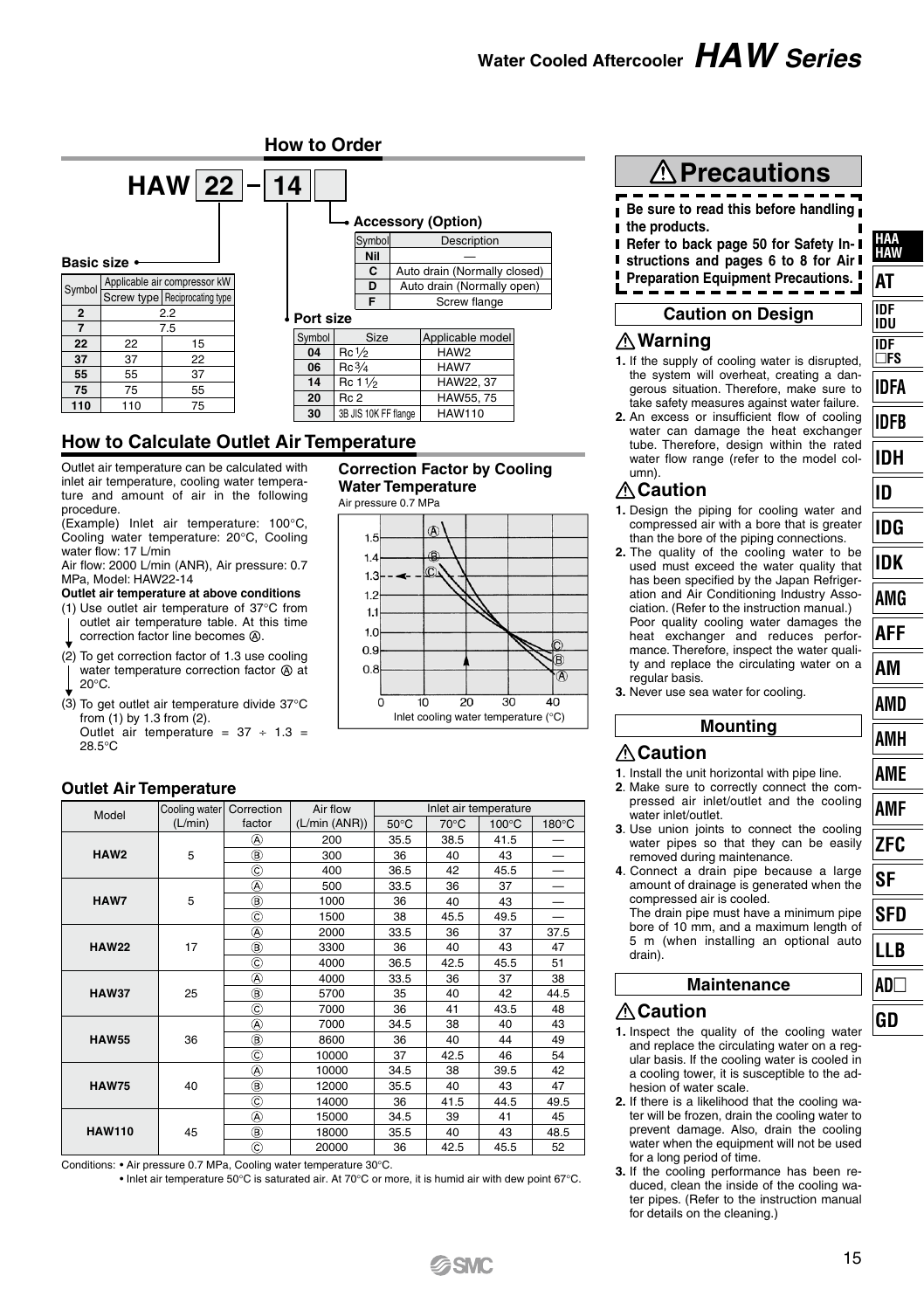# *HAW Series*

# **Construction Principle**



## **Flow Rate Characteristics**



<sup>(</sup>Example) To get pressure drop at 0.3 MPa of air pressure, 5 m3 /min (ANR) of air flow and model HAW75-20, use ∆P = 0.0065 MPa at 0.7 MPa from the table and convert P1 to 0.3 MPa.

# **Construction**



#### **Component Parts (HAW2/7)**

| No. | Description              | Material | <b>Note</b> |
|-----|--------------------------|----------|-------------|
|     | Outside tube             | $AC2A-F$ | -           |
| 2   | Flower fin tube assembly | C1220T   | Flower fin  |
| 3   | Housing                  | AC2A-F   |             |
|     | Water chamber cover      | FC200    |             |

#### **Replacement Parts**

| No. | Description                 | Material                             | HAW <sub>2</sub> | HAW7           |  |  |
|-----|-----------------------------|--------------------------------------|------------------|----------------|--|--|
|     | Flower fin tube<br>assembly | Aluminum.<br>Copper,<br>Carbon steel | 42012 (1 pc.)    | 42022 (1 pc.)  |  |  |
| 5   | Seal                        | Non-asbestos                         | 42013 (2 pcs.)   | 42013 (2 pcs.) |  |  |
|     | Seal                        | Non-asbestos                         | 42015 (1 pc.)    | 42015 (1 pc.)  |  |  |



#### **Component Parts (HAW22 to 110)**

| No.            | Description              | Material          | <b>Note</b> |
|----------------|--------------------------|-------------------|-------------|
|                | Housing                  | <b>SGP. SS400</b> |             |
| $\overline{2}$ | Outside tube             | <b>STK</b>        |             |
| 3              | Body                     | FC200             |             |
| 4              | Flower fin tube assembly | C1220T            | Flower fin  |
| 5              | Water chamber cover      | FC200             |             |

#### **Replacement Parts**

| No. | Description                           | Material                             | HAW22 HAW37 HAW55 HAW75 HAW110 |                                                                                        |                    |                                                                      |                    |
|-----|---------------------------------------|--------------------------------------|--------------------------------|----------------------------------------------------------------------------------------|--------------------|----------------------------------------------------------------------|--------------------|
| 4   | <b>Flower fin</b><br>tube<br>assembly | Aluminum.<br>Copper,<br>Carbon steel | 42036<br>(1~pc.)               | 42046                                                                                  | 42054              | 42062<br>$(1 pc.)$ $(1 pc.)$ $(1 pc.)$                               | 42073<br>(1~pc.)   |
| 6   | Seal                                  | Non-asbestos                         | 42032#1                        | 42042#1<br>$(2 \text{ pcs.})$ $(2 \text{ pcs.})$ $(2 \text{ pcs.})$ $(2 \text{ pcs.})$ | 42042#1            | 42042#1                                                              |                    |
| 7   | Seal                                  | Non-asbestos                         | 42035#1<br>(1~pc.)             | 42045#1<br>(1~pc.)                                                                     | 42045#1<br>(1~pc.) | 42045#1<br>(1~pc.)                                                   | 42072#1<br>(1~pc.) |
| 8   | Seal                                  | Non-asbestos                         | 42037#1                        | 42047#1                                                                                | 42047#1            | 42047#1<br>$(1 pc.)$   $(1 pc.)$   $(1 pc.)$   $(1 pc.)$   $(1 pc.)$ | 42074#1            |

Note) Please contact SMC if the parts cannot be replaced because of sticking.

Pressure  $=$   $\frac{(0.7 + 0.1013) \times \Delta P}{P_1 + 0.1013} = \frac{0.8013 \times 0.0065}{0.3 + 0.1013} = 0.013 \text{ MPa}$